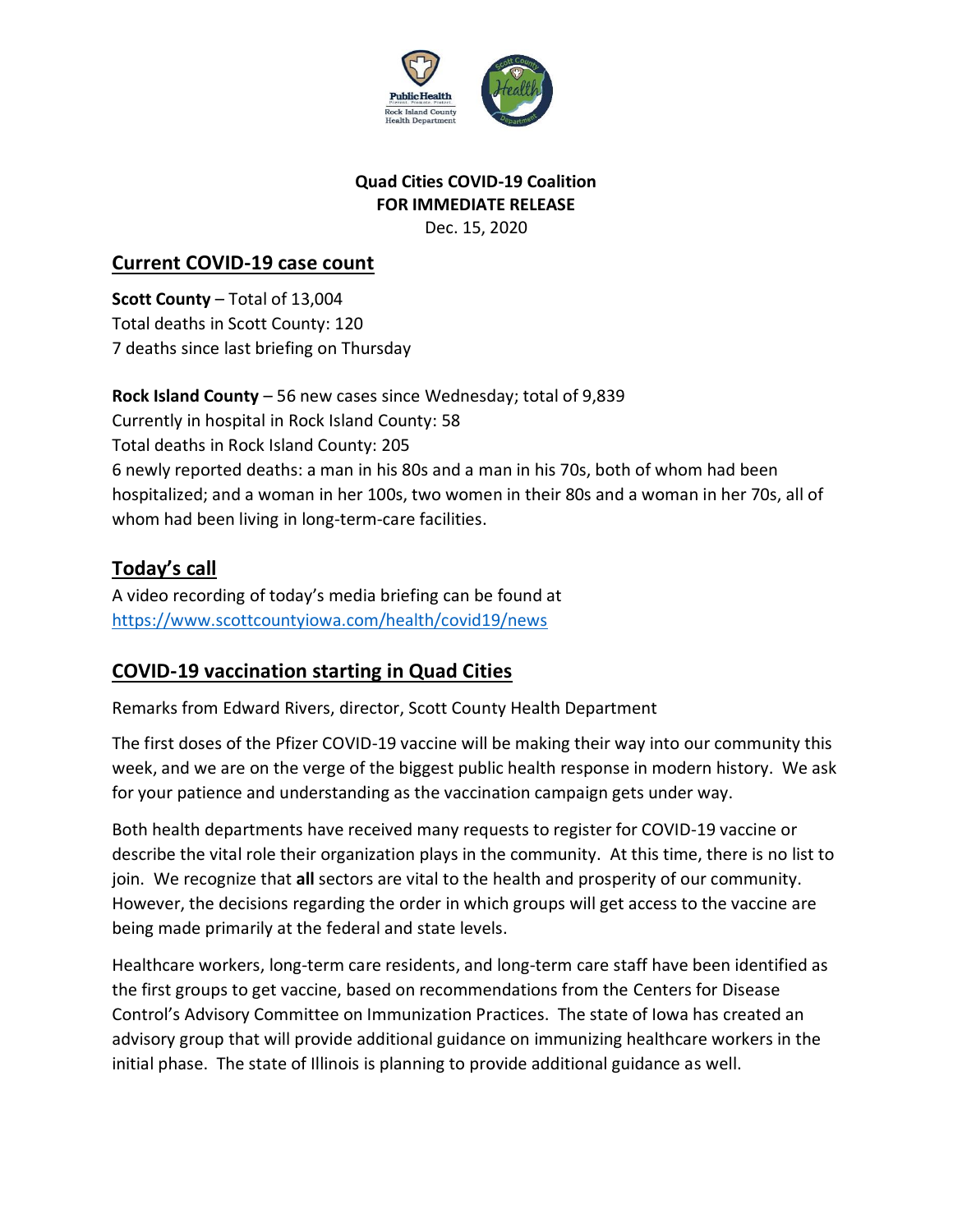At this point, we, as partners, are finalizing our Phase 1-A plans for **how and where** the first priority groups will receive vaccine. Next, we will determine procedures for other priority groups, such as essential workers. We expect more guidance from our state and federal partners about who comes next, but it will take a while to get through Phase 1-A. The initial quantities of vaccine to be delivered are small.

## **Your turn will come, but keep up masking, social distancing, handwashing**

Remarks from Nita Ludwig, administrator, Rock Island County Health Department

Although we don't have a set timeline, everyone in our community will be able to get access to the COVID-19 vaccine in time. Your turn will come. In the meantime, you should learn about the vaccine and get answers to any questions you may have. Please use credible resources or talk to your healthcare provider.

Even though vaccine is becoming available, we will still have to keep using public health measures to prevent spread. The virus is still circulating. Keep wearing a mask. Social distance when you are in public. Wash your hands often. Stay home when you are sick.

For those making plans for upcoming holidays, we ask that you heed our guidance so that you can choose low risk ways to enjoy your holiday traditions. Spend the upcoming holidays only with family members in your household. Including individuals from other households to your holiday celebrations seriously increases the risk of spreading the virus around the table.

Staying home is the best way to protect yourself and others from COVID-19. Avoid travel as much as possible.

If you make the decision to host or attend holiday gatherings, keep them small. The Quad Cities resident expert, Dr. Louis Katz, believes groups larger than 10 significantly increase the risk of spreading the virus.

The COVID-19 vaccine is a hopeful development in what has been a very dark 10 months. However, we still must work together to control the spread of the virus until the vaccine is available to all members in our community.

### **More information**

- <https://coronavirus.illinois.gov/s/restore-illinois-mitigation-plan>
- [https://governor.iowa.gov/sites/default/files/documents/Summary%20of%20Enhanced](https://governor.iowa.gov/sites/default/files/documents/Summary%20of%20Enhanced%20Public%20Health%20Measures_final.pdf) [%20Public%20Health%20Measures\\_final.pdf](https://governor.iowa.gov/sites/default/files/documents/Summary%20of%20Enhanced%20Public%20Health%20Measures_final.pdf)
- <https://www.scottcountyiowa.gov/health/post/do-masks-prevent-covid-19>
- <https://togetherqc.com/2020/10/mask-mandate-local-initiative/>
- [www.TogetherQC.com](http://www.togetherqc.com/)
- [coronavirus.iowa.gov](https://coronavirus.iowa.gov/)